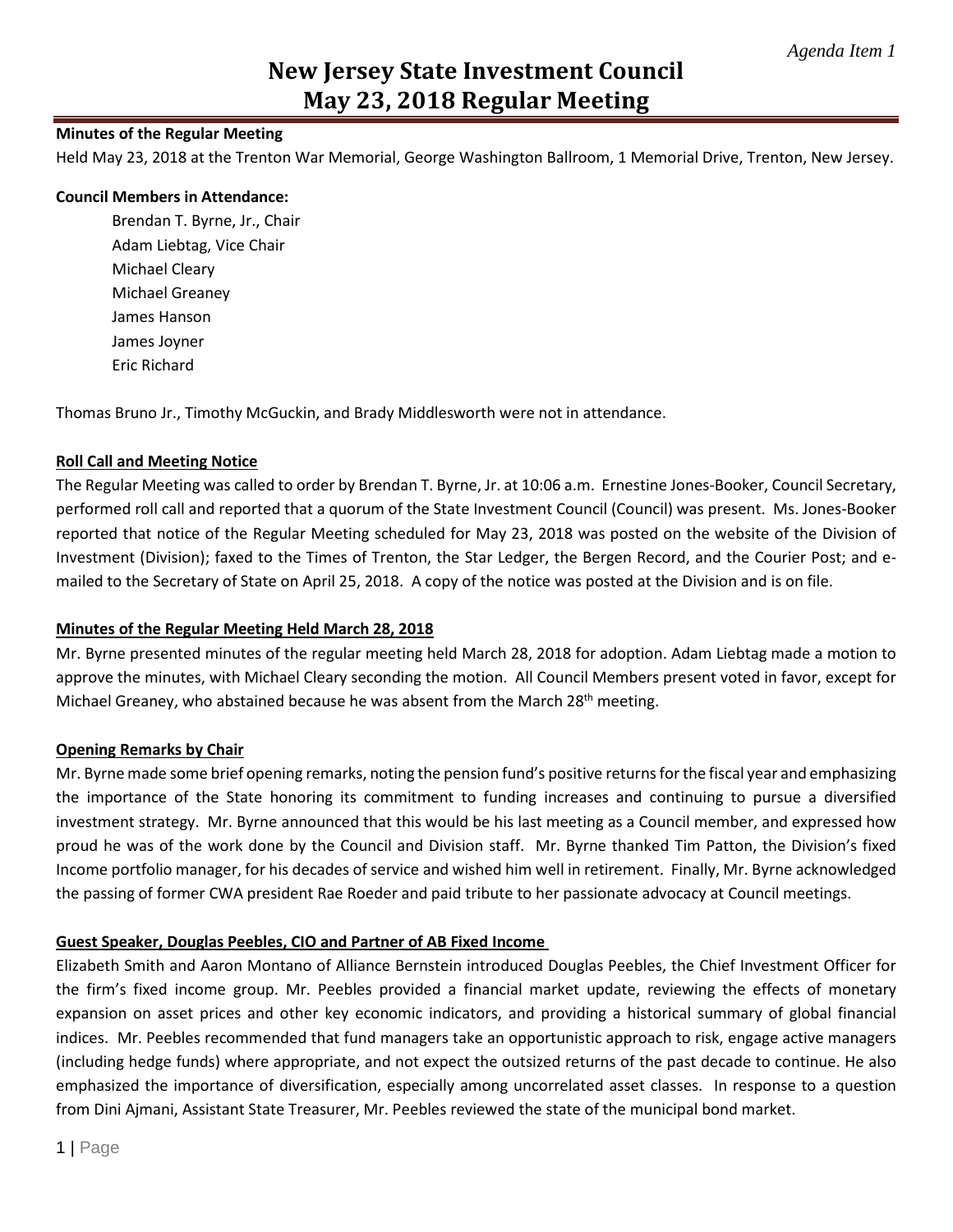Mr. Byrne acknowledged the presence in the audience of three State Investment Council nominees: Danielle Beyer, Wasseem Boraie, and Vaughn Crowe.

#### **Director's Report/Updates**

Director Christopher McDonough of the Division presented an update on capital markets. Deputy Director Corey Amon of the Division discussed pension fund performance and asset allocation. Mr. McDonough reported to the Council on the status of Senate Bill 5, which would transfer policy-making authority over PFRS assets from the Council to the PFRS Board. He also provided an update on staffing initiatives; cash flows from the lottery and local employers; and the procurement of a vendor to provide proxy research and related services. Finally, Mr. McDonough provided an update of Council membership, reporting the resignation of Charles Dolan and Mitchell Shivers, and thanking all departing members for their contributions and expertise. He noted that the pension fund had returned 8.3% per year and 82.7% cumulatively since Mr. Byrne had joined the Council.

#### **Environmental, Social and Governance (ESG) Update**

Jeffrey Warshauer of the Division provided an overview of the Division's Environmental, Social and Governance (ESG) initiatives. Mr. Liebtag thanked Division staff for the support it had provided to the Council's ESG subcommittee.

#### **Alternative Investment Notifications**

Pursuant to the Council's Alternative Investment Modification Procedures, Mr. McDonough notified the Council of modifications and clarifications to the Division's investments in Blackstone TORO Fund A L.P. and Neuberger Berman New Jersey Custom Fund III, L.P.

#### **Report from the State Treasurer**

Dini Ajmani thanked the departing Council members for their service and time commitment, and stated that she was looking forward to welcoming the eight new Council nominees upon their confirmation. Ms. Ajmani also provided an update on the status of the State's budget for Fiscal Year 2019.

#### **Proposed Amendment to the State Investment Council Bylaws**

Mr. McDonough presented an amendment to the Council bylaws that would formally establish the ESG Committee as a committee of the Council. Mr. Byrne reported that the Investment Policy Committee recommended adoption of the proposed amendment. Mr. Liebtag made a motion to adopt the amendment, which motion was seconded by Mr. Byrne. On a roll call vote, all members of the Council present who were present voted in favor of the motion.

#### **Proposed Readoption of Specially Adopted Amendment**

Susan Sarnowski of the Division presented for readoption an amendment to Council regulations adopted on an interim basis in 2017 to implement the provisions of P.L. 2017, c. 98. Mr. Liebtag made a motion to adopt the attached resolution approving the readoption, which motion was seconded by Mr. Byrne. On a roll call vote, all members of the Council present voted in favor of the motion.

#### **Private Equity Investment**

#### *Vista Equity Partners Fund VII, L.P.*

Robin Clifford of the Division and Michelle Davidson of TorreyCove Capital Partners presented an investment of up to \$300 million in Vista Equity Partners Fund VII L.P., a private equity fund focusing on companies within the enterprise software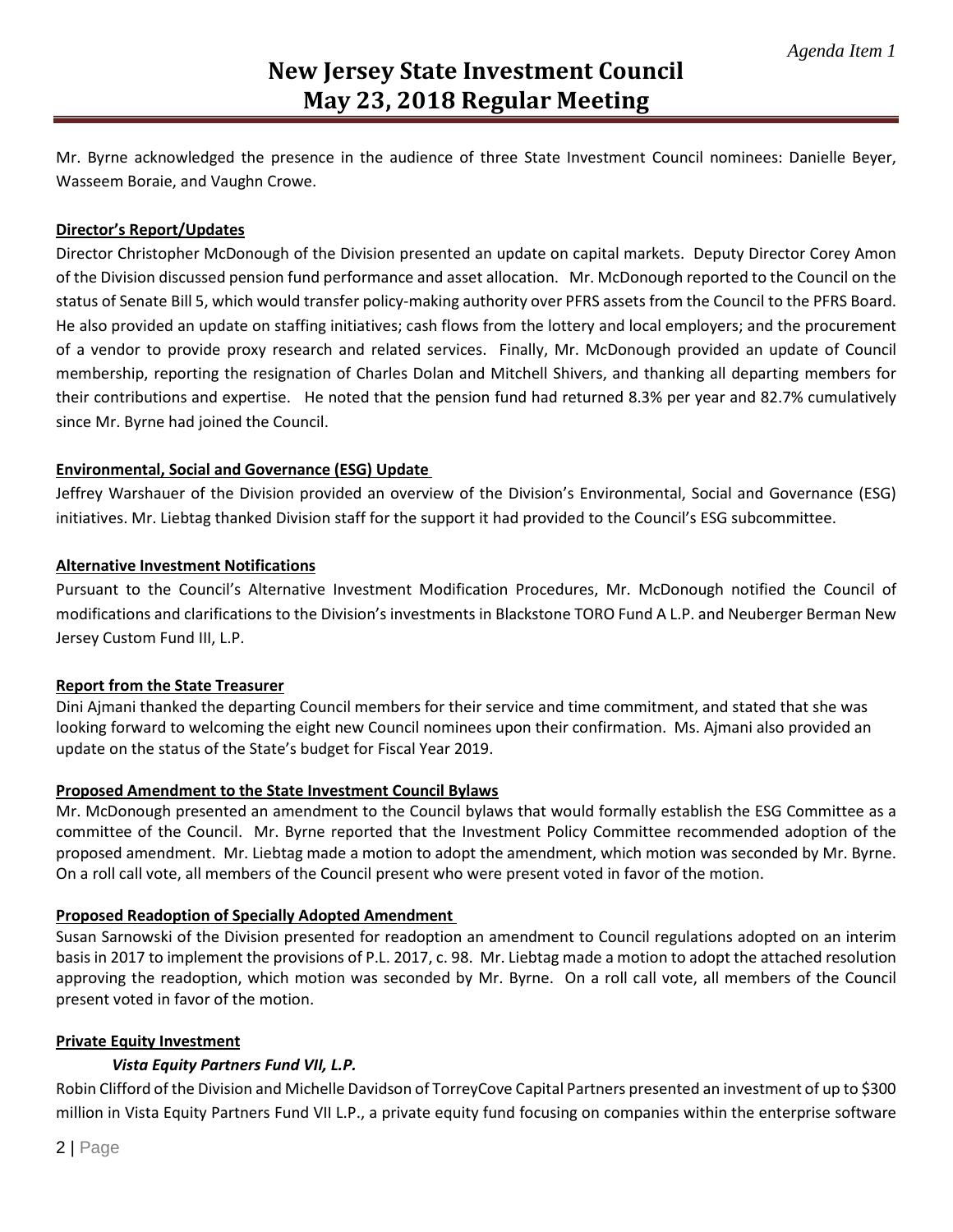# **New Jersey State Investment Council May 23, 2018 Regular Meeting**

sector. Ms. Clifford and Ms. Davidson described the terms of the investment, and noted the fund manager's strong track record and stable senior management team. Mr. Byrne reported that the IPC had reviewed the investment and was satisfied that appropriate and adequate due diligence had been performed.

## **Public Comment**

Gregg Sgambati of S Network Global Indexes spoke about ESG matters.

### **Adjournment**

Mr. Liebtag made a motion to adjourn the meeting, with Mr. Greaney seconding the motion. All Council members present voted in favor. The meeting was adjourned at 11:55 a.m.